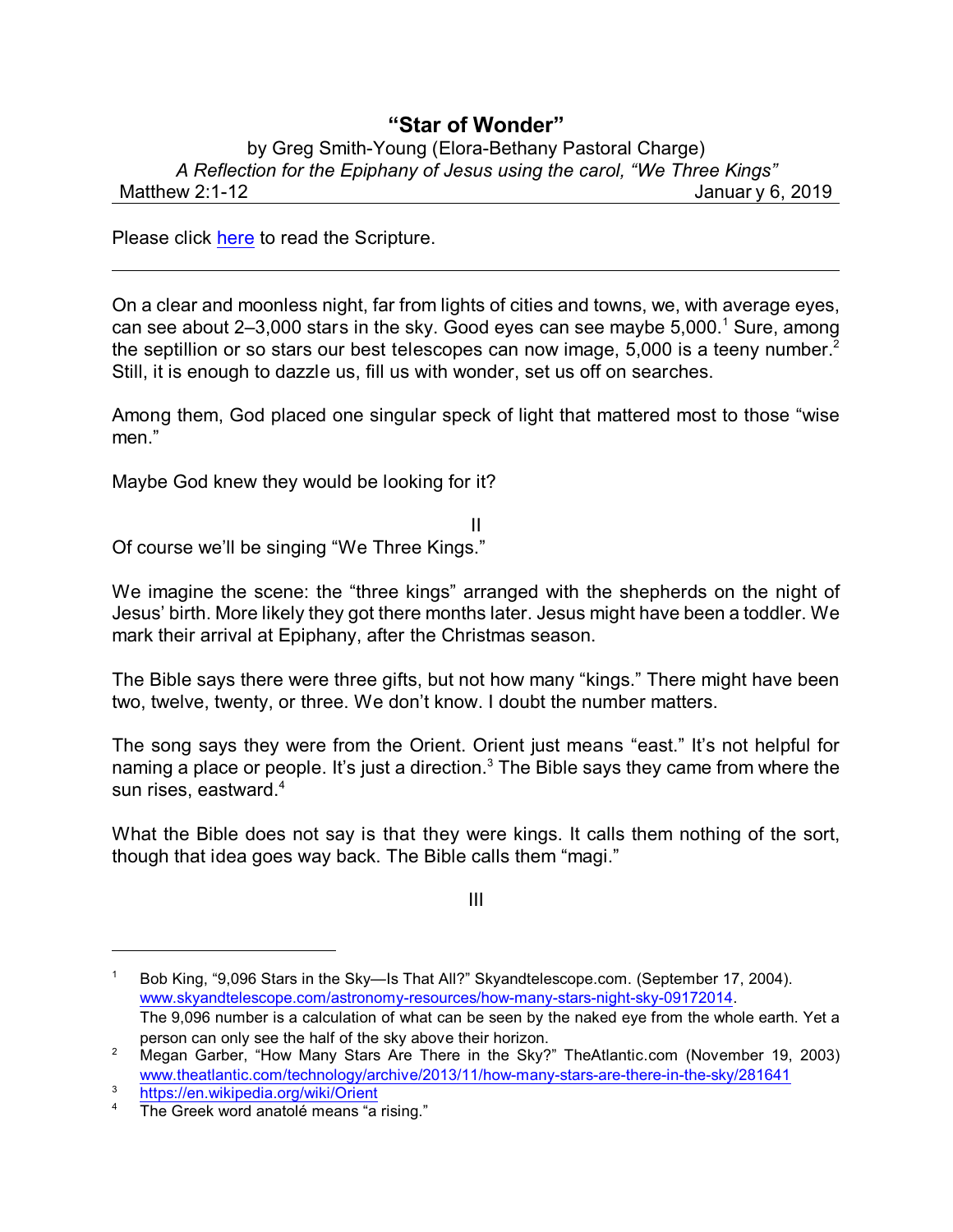This strange term reminds us how strange it was for them to show up in Jesus' story.

Magi were scholars.<sup>5</sup> They were "wise," though not necessarily just men.<sup>6</sup> They could have been from where we find Saudi Arabia, Yemen, Oman, Iraq, or Iran today.<sup>7</sup> Wherever they started, theirs was a journey of many, many weeks. Strange for them to travel so far to see Jesus.

Magi were not Jews, not part of God's People. They were Zoroastrians. That's one of the oldest religions in the world.<sup>8</sup> Before Islam, Zoroastrianism had been the main religion in the whole area. Strange for Zoroastrians to honour a Jewish messiah.<sup>9</sup>

Most strange . . . they followed stars.

Magi studied the "laws" of the night sky: constellations, orbits, convergences and patterns. They believed that what happens "up there" is bound with what happens "down here." Something big happens on earth, and the stars show it. See something strange in the sky, and you know something extraordinary will happen on the ground.<sup>10</sup> Magi were astrologers, looking for the "message" of the stars.<sup>11</sup>

To people of the Bible, this was craziness and worse. $^{12}$  The prophet Isaiah said:

*You have more than enough advisers, astrologers, and stargazers. Let them stand up and save you from what the future holds. But they are as useless as dried grass burning in a fire.<sup>13</sup>*

Useless, and worse. Astrology turns us away from God. Instead, we trust things God has made, gas balls that have no power over us. Looking to them for help is a delusion. Looking away from God is disaster.

<sup>&</sup>lt;sup>5</sup> Raymond Brown The Birth of the Messiah (New York: Doubleday, 1977) and R. T. French Matthew (Downers Grove: InterVarsity, 1985).

 $6$  See https://www.theguardian.co[m](https://www.theguardian.com/uk/2004/feb/10/matthewtaylor)/uk/2004/feb/10/matthewtaylor, revgeary.wordpress.com/2018/0[1/09/the-wom](https://revgeary.wordpress.com/2018/01/09/the-women-magi-who-visited-jesus/)en-magi-who-visited-jesus/, and [www.ncronline.org/blogs/simply-spirit/epiphany-wise-women](https://www.ncronline.org/blogs/simply-spirit/epiphany-wise-women)

 $7\quad$  The Zoroastrian religion was spread throughout the area by the Achaemenid Empire and others.

<sup>8</sup> <https://en.wikipedia.org/wiki/Zoroastrianism>

Messiah means "king." Communities of Jews lived throughout the region. Perhaps some magi knew of their traditions about the coming Messiah.

<sup>&</sup>lt;sup>10</sup> Tom Wright, <u>Matthew for Everyone: Part 1</u> (Louisville: Westminster John Knox, 2004), p. 10.

<sup>&</sup>lt;sup>11</sup> "Astronomy" literally means "laws of the stars" and astrology, "words of the stars."<br><sup>12</sup> No doubt, some in Israel did practice astrology, Idolatry has always been a persi

<sup>12</sup> No doubt, some in Israel did practice astrology. Idolatry has always been a persistent temptation for God's people.

 $13$  Isaiah 47:13-14a. (New Living Translation)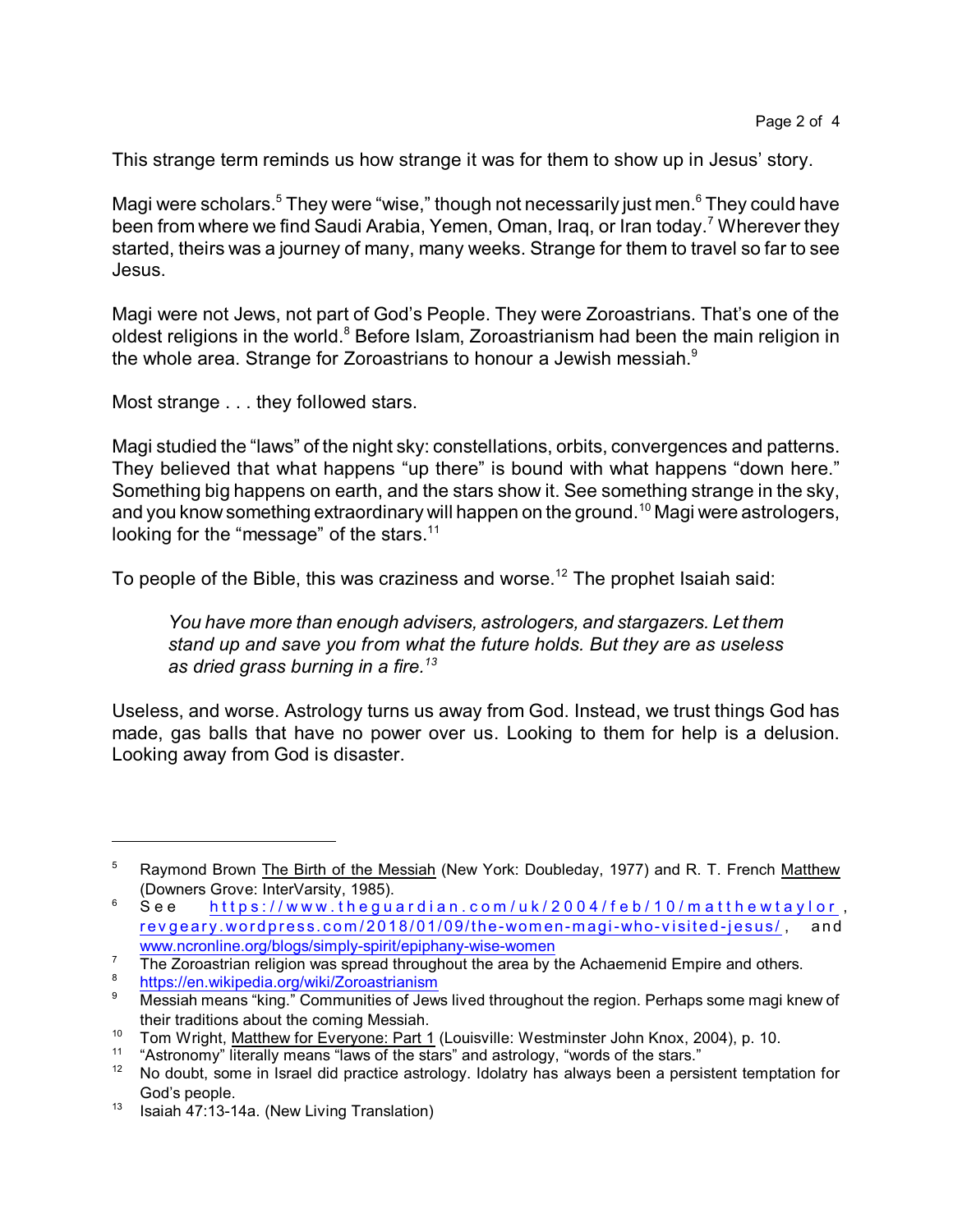So biblical faith rejects astrology. Now ponder this surprise: God used the magi's astrology to bring them to Jesus.

What do we make of this star? The idea of an enormous object, light years away, scooting around the sky like a firefly to keep some earth-bound travellers on track stretches the imagination. Possible? Hey, this is God's show! Other theories abound. Was it a comet? Or a supernova?

Here's one that intrigues me. In ancient astrology, Jupiter was the planet for kings, and Saturn the planet for the Jews. They never come together, except every 973 years when, 3 times over a few months, the light from King-planet-Jupiter and Israel-planet-Saturn overlaps: King of the Jews! This once-in-a-millennium convergence happened shortly before Jesus was born.<sup>14</sup> Maybe?

Whatever it was, something sent those magi on that long journey to find a newborn king.<sup>15</sup> God used their astrology to start them searching for Jesus.

They were not looking for God, but God placed a clue where they were looking: the night sky. A shimmer among thousands, unnoticeable . . . except to those who were paying close attention. For them, God seems to have made a display.

 $\overline{V}$ 

Consider this. What are some of the first words we learn? "Not fair!" Injustice is not of God. It can make us doubt God. Or, in it's midst God might be giving us a strong sense that things should not be this way. But to have a meaning, a "should," there must be a Maker. Our ache for justice might be a "star of wonder," leading us to God.

Consider this. Death is a dreadful disruption. It robs us of God's gift of life, severs us from those who God made us to love, leaving us broken in grief that God shares. Death is an enemy. It might crush us. Or, in the midst of our sorrow and fear, God might show us that God made us for life, and promises eternity. Our pain at death might be a "star of wonder," leading us to God.

Consider this. We are wired for relationships. Whether the intimate relationship of a couple, the bond between parent and child, or broader relationships of neighbourhoods, villages, communities and even nations, we are social animals. Yet we know how these vital relationships are so often centres of pain, disappointment, betrayal, hatred, and even

<sup>&</sup>lt;sup>14</sup> See Phil Greetham, "The Theories" (updated 2012) [www.greetham.me.uk/nativity/theory.html.](http://www.greetham.me.uk/nativity/theory.html)

<sup>&</sup>lt;sup>15</sup> Of course, all this assumes Matthew's account is credible. While most scholars find it dubious, I am more willing to trust it. Besides my general trust in Scripture, I am left wondering why the very Jewish Matthew, writing apparently for very Jewish Christians, would invent a story involving astrology when it was so widely disdained in Judaism.